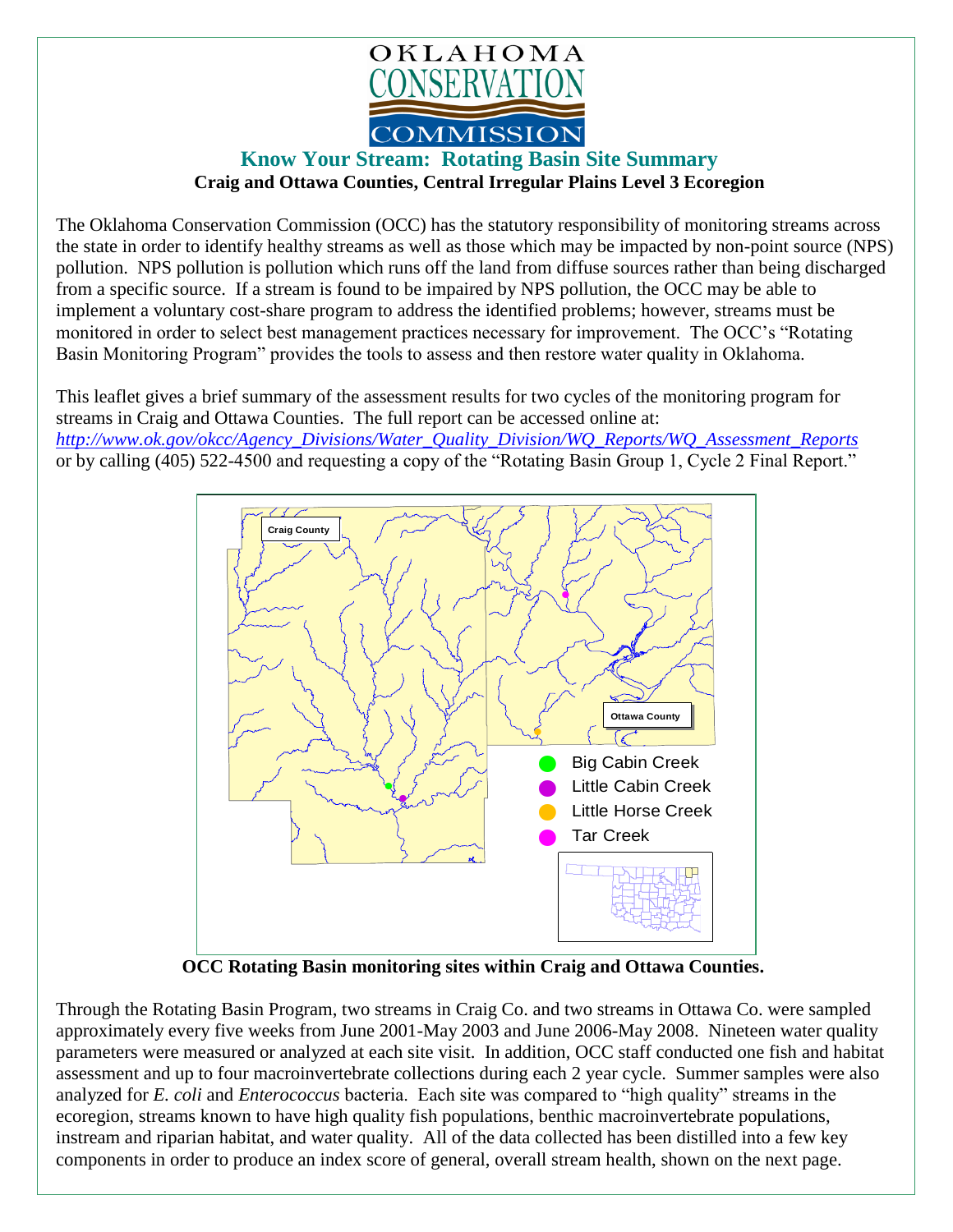**Summary of general stream health as determined by comparison to high quality streams in the Central Irregular Plains ecoregion and by assessment using Oklahoma State Water Quality Standards***†***.**

|                                                                                                                                                                                                 | <b>Good</b>      | <b>Moderate</b>                  |                                     |                                     |
|-------------------------------------------------------------------------------------------------------------------------------------------------------------------------------------------------|------------------|----------------------------------|-------------------------------------|-------------------------------------|
| moderate<br>qood<br>poor                                                                                                                                                                        | <b>Tar Creek</b> | <b>Big Cabin</b><br><b>Creek</b> | <b>Little Cabin</b><br><b>Creek</b> | <b>Little Horse</b><br><b>Creek</b> |
| <b>Overall Stream Health</b>                                                                                                                                                                    | 39               | 31                               | 23                                  | 29                                  |
| Phosphorus                                                                                                                                                                                      | 5                | 3                                | 5                                   | 3                                   |
| Nitrogen                                                                                                                                                                                        | 5                | 3                                | 5                                   | $5\overline{)}$                     |
| Ammonia                                                                                                                                                                                         | 5                | 5                                | 5                                   | 5                                   |
| Dissolved Oxygen                                                                                                                                                                                | 5                | 5                                | $-5$                                | $-5$                                |
| pH                                                                                                                                                                                              | 5                | 5                                | 5                                   | 5                                   |
| Turbidity                                                                                                                                                                                       | 5                | 5                                | 5                                   | 5                                   |
| Salts (chloride, sulfate, TDS)                                                                                                                                                                  | 5                | $-5$                             | $-5$                                | 5                                   |
| Fish                                                                                                                                                                                            |                  | 5                                | $\overline{5}$                      | 3                                   |
| Macroinvertebrates                                                                                                                                                                              | 5                | 5                                | 3                                   | 3                                   |
| Instream/Riparian Habitat                                                                                                                                                                       | 5                | 5                                | 5                                   | 5                                   |
| Bacteria                                                                                                                                                                                        | $-5$             | $-5$                             | $-5$                                | $-5$                                |
| Scale of 1-5 with 5 being the best                                                                                                                                                              |                  |                                  |                                     |                                     |
| 1=significantly worse than high quality sites<br>KEY:<br>3=not as good as high quality sites but not impaired<br>5=equal to or better than high quality sites<br>-5=impaired by state standards |                  |                                  |                                     |                                     |

**Note: Most streams in Oklahoma are impaired by at least one type of bacteria.**

**Tar Creek (OK121600-04-0060D):** This stream is comparable to high quality streams in the ecoregion for all parameters except fish community, which was significantly impaired.

**Big Cabin Creek (OK121600-06-0220I):** This stream is impaired by state standards for salts. It is comparable to high quality sites for all other parameters except nitrogen and phosphorus, which were slightly elevated.

Little Cabin Creek (OK121600-06-0080C): This stream is impaired by state standards for low dissolved oxygen and elevated salts. It is comparable to high quality sites for all other parameters except the macroinvertebrate community, which was slightly impaired.

Little Horse Creek (OK121600-03-0190A): This stream is impaired by state standards for low dissolved oxygen. It is comparable to high quality sites for most other parameters except phosphorus, which was slightly elevated. The fish and macroinvertebrate communities were slightly worse than the high quality sites in the area.

*† The use of Oklahoma Water Quality Standards to assess streams and the 2008 results are described in the DEQ's 2008 Integrated Report, accessible online at: http://www.deq.state.ok.us/wqdnew/305b\_303d/2008\_integrated\_report\_entire\_document.pdf*